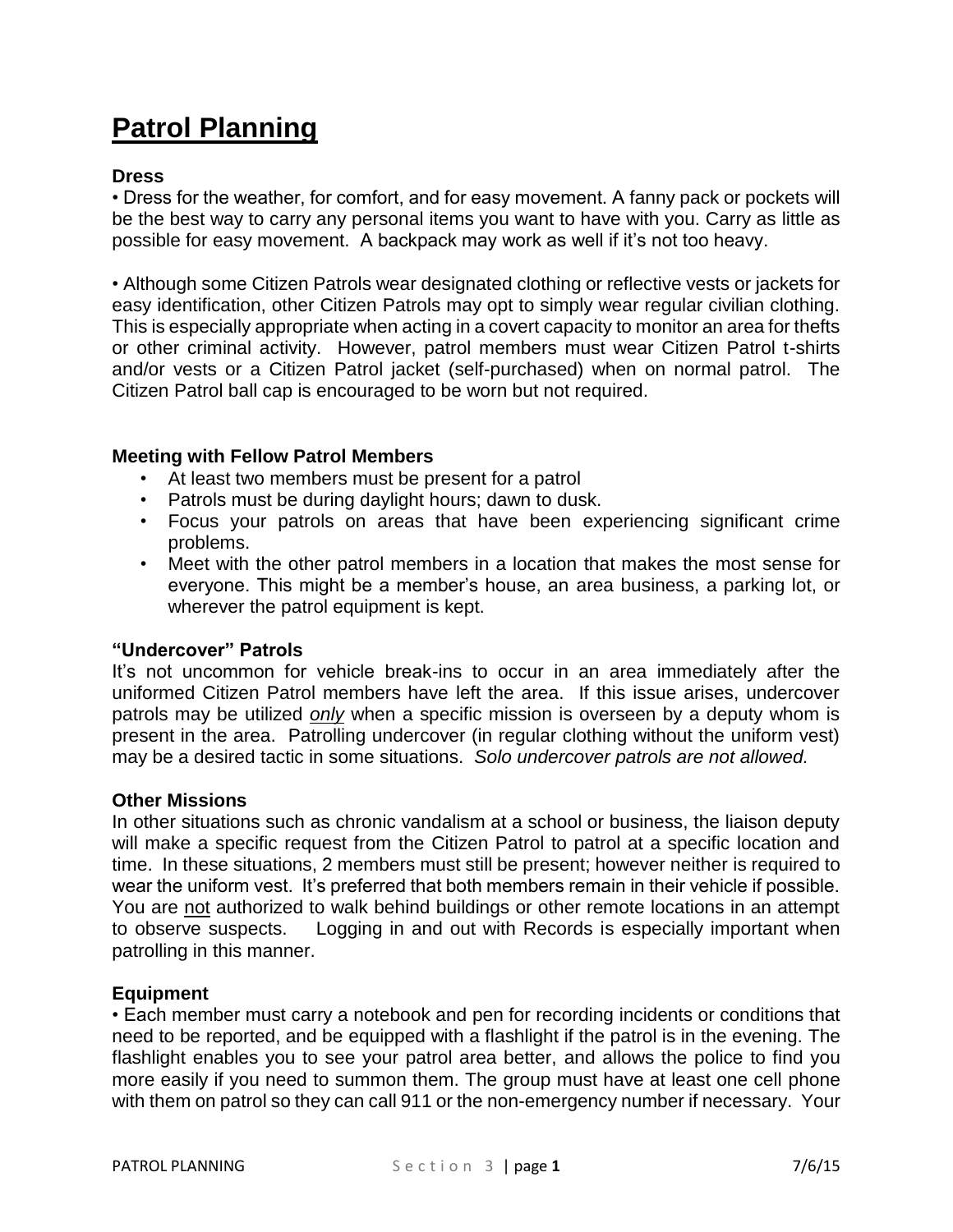car must be insured and in well maintained. It's advised that members carry road flares (which can be obtained from the liaison deputy), blankets, water and food in the event that you get assigned to an incident such as a serious injury car crash or a missing hiker. Members have been assigned to block a roadways for prolonged periods of time.

• Usually patrol members supply their own flashlights, notebooks, pens and cell phones and bring them along on patrol.

• Some patrols prefer to share this equipment and leave it in a central location for the patrol to pick up each time they go out. At least one person must carry a cell phone during the patrol.

• Members will be issued a Citizen Patrol hat, t-shirt and vest *if* available. Otherwise members are required to purchase their own from Hammar's Uniforms (503-667-4911, 1075 NW Corporate Drive, Troutdale). Members may also purchase their own stocking caps, or fluorescent jackets with the Citizen Patrol log.



BRING THIS….. NOT THIS!



## **Selecting your Patrol Area and Time**

• Identify which areas of the neighborhood you want to patrol, being sure to discuss any particular areas where the patrol may need to be especially alert. Select a route that is within the boundaries that your specific Citizen Patrol has selected. Preplan your route and the amount of time it will take to do the patrol. All the members should begin and end with a preplanned destination. If members cannot walk the full route because of time or physical constraints, the Citizen Patrol needs to discuss how this will impact the patrol for that day or evening. The Patrol will consider the following: residents' complaints or concerns; crime patterns in the area; existence of Neighborhood Watches or Business Watches; identified problem locations; safety of patrol members; and natural borders. The Sheriff's Office liaison can assist in identifying problem areas and times and he or she may even take you to the problem area prior to your patrol.